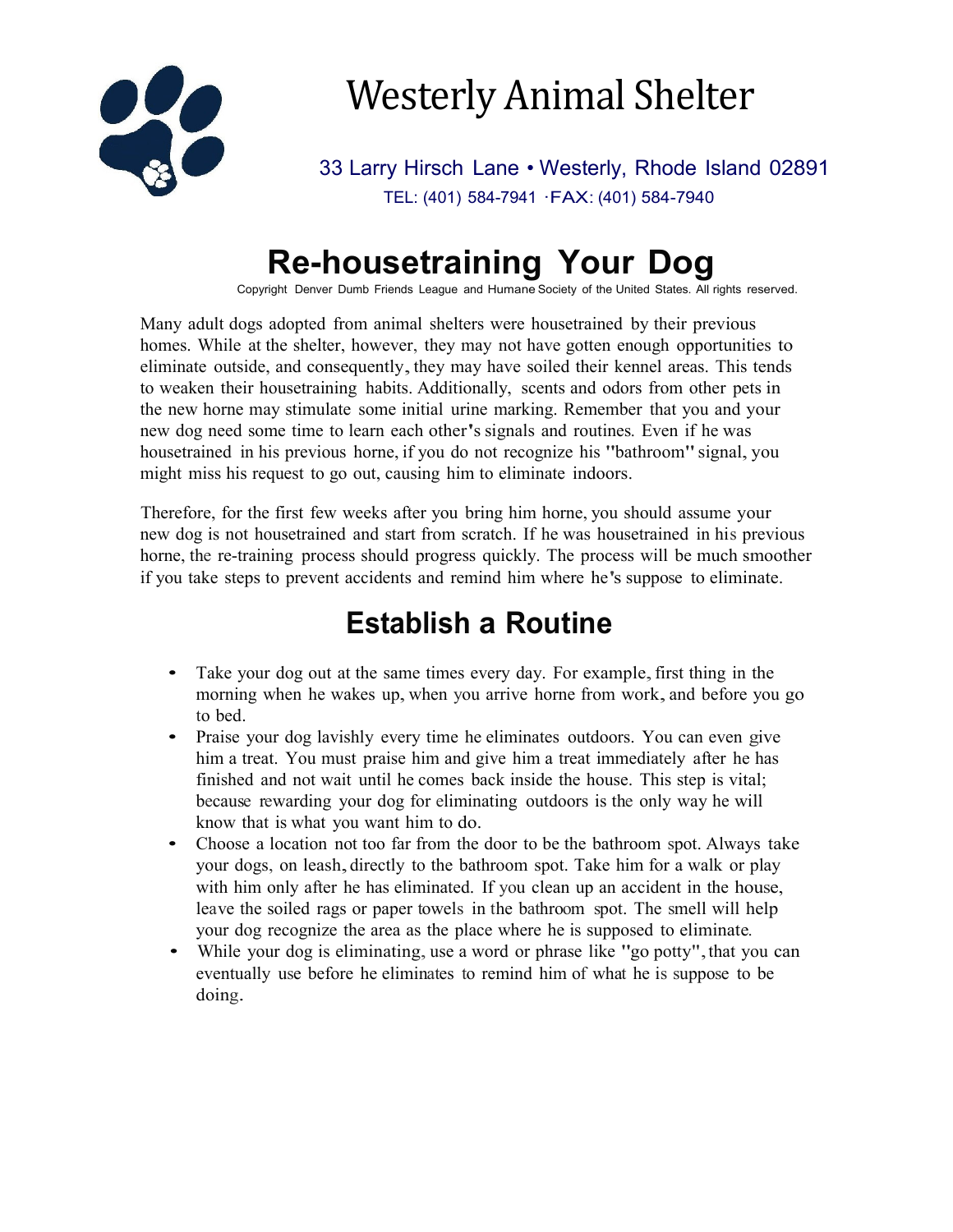• Feeding your dog on a set schedule, once or twice a day, will help make his elimination more regular.

#### **Supervise, Supervise, Supervise**

Do not give your dog an opportunity to soil in the house. He should be watched at all times when he is indoors. You can tether him to you with a six-foot leash, or use baby gates to keep him in the room where you are. Watch for signs that he needs to eliminate, like sniffing around or circling. If you see these signs, immediately take him outside, on a leash, to his bathroom spot. If he eliminates, praise him lavishly and reward him with a treat.

#### **Confinement**

When you're unable to watch your dog closely, he should be confined to an area small enough that he won't want to eliminate there. It should be just big enough for him to comfortably stand, lie down, and turn around in. This could be a portion of a bathroom or laundry room blocked off with boxes or baby gates. Or you may want to crate train your dog and use the crate to confine him (see our handout: "Crate training Your Dog"). If he has spent several hours in confinement, when you let him out, take him directly to his bathroom spot and praise him when he eliminates.

#### **Oops!**

Most dogs, at some point, will have an accident in the house. You should expect this, as it is a normal part of your dog's adjustment to his new home.

- If you catch your dog in the act of eliminating in the house, do something to interrupt him like making a startling noise (be careful not to scare him). Immediately take him to his bathroom spot, praise him, and give him a treat if he finishes eliminating there.
- Do not punish your dog for eliminating in the house. If you find a soiled area, it is too late to administer a correction. Do nothing but clean it up. Rubbing your dog's nose in it, taking him to the spot and scolding him, or any other type of punishment, will only make him afraid of you or afraid to eliminate in your presence. Animals do not understand punishment after the fact, even if it is only seconds later. Punishment will do more harm than good.
- Cleaning the soiled area is very important because dogs are highly motivated to continue soiling in areas that smell like urine or feces (see our handout: "Successful Cleaning to Remove Pet Odors and Stains").

#### **Other Types of Housesoiling Problems**

If you have consistently followed the housetraining procedures and your dog continues to eliminate in the house, there may be another reason for his behavior.